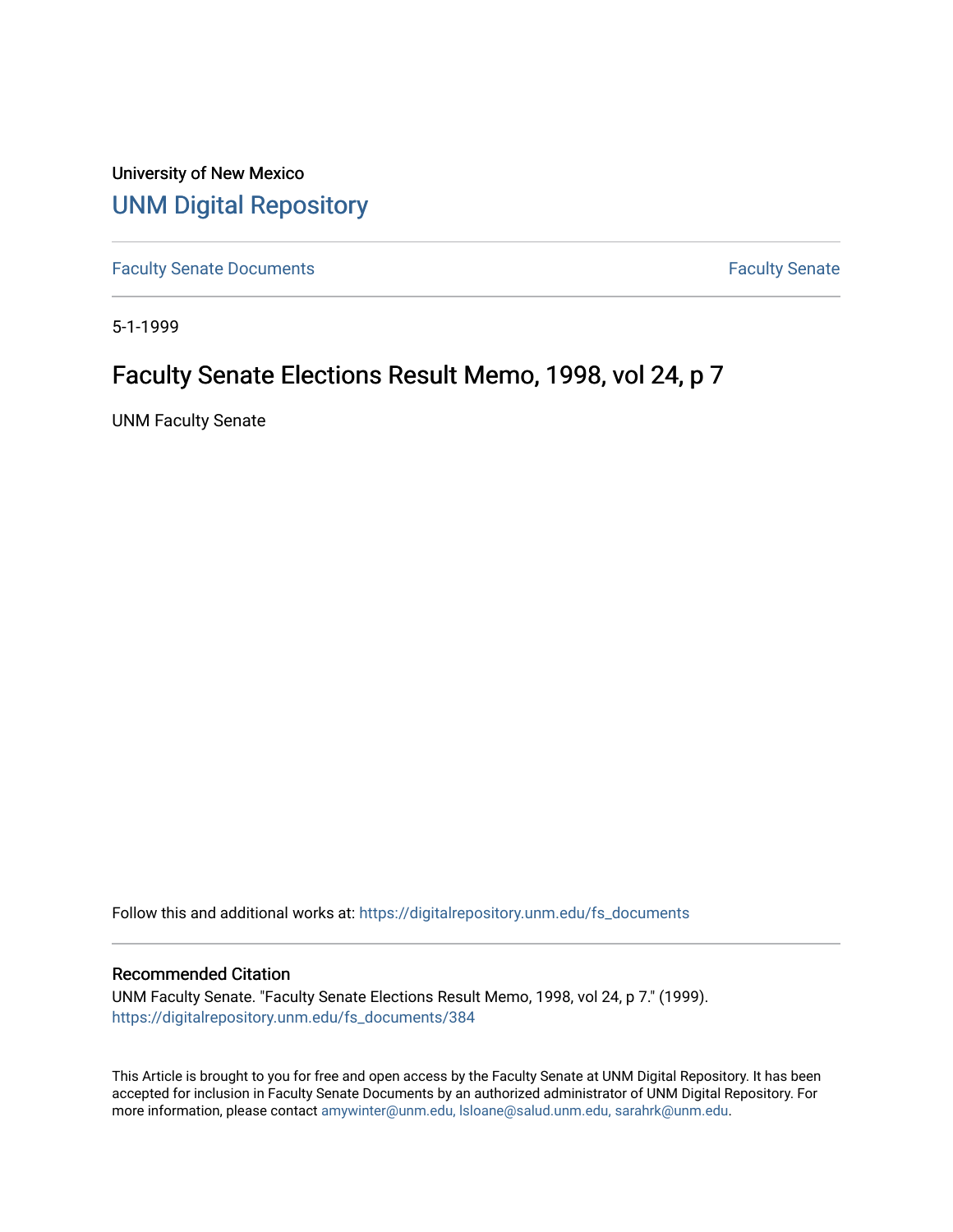

### rhe **University of New Mexico**

)ffice of the Secretary :choles **II.ill** IOI 1.buquerque, NM 87131-3386 505) 277-4664

| TO:      | All UNM Faculty SW                       |
|----------|------------------------------------------|
| FROM:    | Vanessa S. Willock, University Secretary |
| SUBJECT: | <b>Faculty Election Results</b>          |

May 4, 1998

Listed below are the results of the recent elections for members of the Academic Freedom and Tenure Committee, Committee on Governance and At-Large Senators. The number of nominations (four) received this year for At-Large Senators were insufficient to fill the number of vacant positions (five). One vacant position exists for an at-large senator.

Academic Freedom and Tenure Committee **1998-2000**  Colston Chandler (Physics & Astronomy) College of Arts & Sciences Harold Delaney (Psychology) College of Arts & Sciences Eva Encinias-Sandoval (Theatre & Dance) College of Fine Arts Les McFadden (Earth & Planetary Sciences) College of Arts & Sciences<br>Elizabeth Ranaport, School of Law Elizabeth Rapaport, School of Law Melvin Yazawa (History) College of Arts & Sciences

> Information Line  $(505)$  277-6586

Previously elected members with 1997-99 terms are: Susan Deese-Roberts (General Library), Cheryl Fresch (English), Timothy Lowrey (Biology), Deborah Mcfarlane (Political Science), Susan Scott (Pediatrics), Virginia Shipman (Individual, Family & Community Education), John Taber (Philosophy).

## **Committee on Governance 1998-2001**

Jane Slaughter (History) College of Arts & Sciences

Previously elected members are: Mary Harris (Individual, Family & Community Education) Gilbert Merkx (Sociology), Dan Waschor (Orthopaedics), Holly Waldron (Psychology).

## **At-Large Senators 1998-2000**

Jaime Grinberg (Language, Literacy & Sociocultural Issues) College of Education Christiane Joost-Gaugier (Art & Art History) College of Fine Arts Jonathan Porter (History} College of Arts & Sciences Paul Steele (Sociology) College of Arts & Sciences

Previously elected members with 1997-99 terms are: William Kane (Individual, Family & Community Education), Harry Uull (General Library), Wanda Martin (English).

SEEN ON THERESAND ESTIMATE III

he duties and compared the signals and a signal of the

*1*